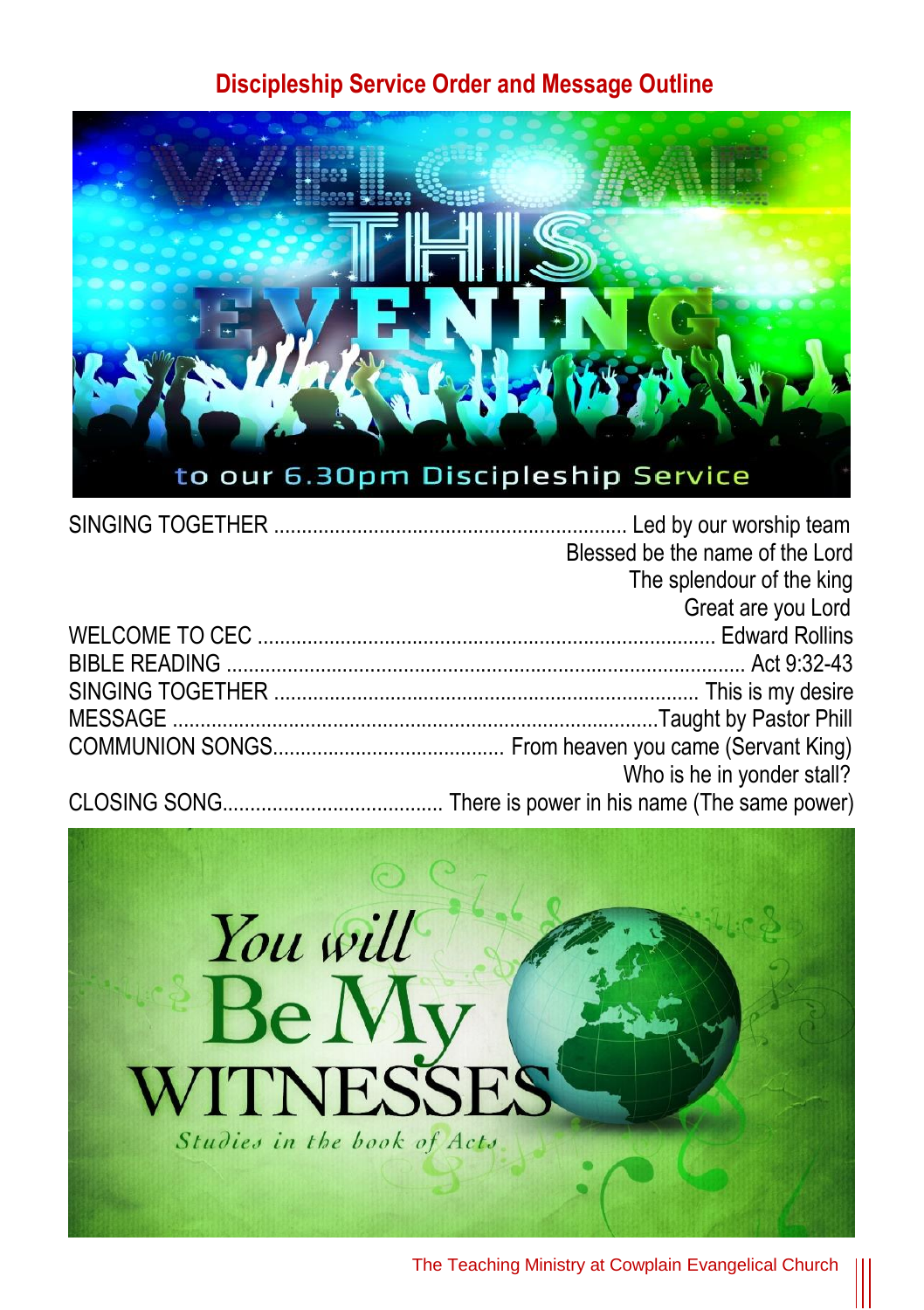**You will be my witnesses #28 Effective ministry Acts 9:32-43**

**Introduction**

**1. An effective personal ministry gets \_\_\_\_\_\_\_\_\_\_\_\_\_\_\_\_\_\_\_\_.** Acts 9:32

Acts 9:31

Acts 9:33

Acts 9:35

 $\begin{matrix} \vspace{0.1cm} \vspace{0.1cm} \vspace{0.1cm} \vspace{0.1cm} \vspace{0.1cm} \vspace{0.1cm} \vspace{0.1cm} \vspace{0.1cm} \vspace{0.1cm} \vspace{0.1cm} \vspace{0.1cm} \vspace{0.1cm} \vspace{0.1cm} \vspace{0.1cm} \vspace{0.1cm} \vspace{0.1cm} \vspace{0.1cm} \vspace{0.1cm} \vspace{0.1cm} \vspace{0.1cm} \vspace{0.1cm} \vspace{0.1cm} \vspace{0.1cm} \vspace{0.1cm$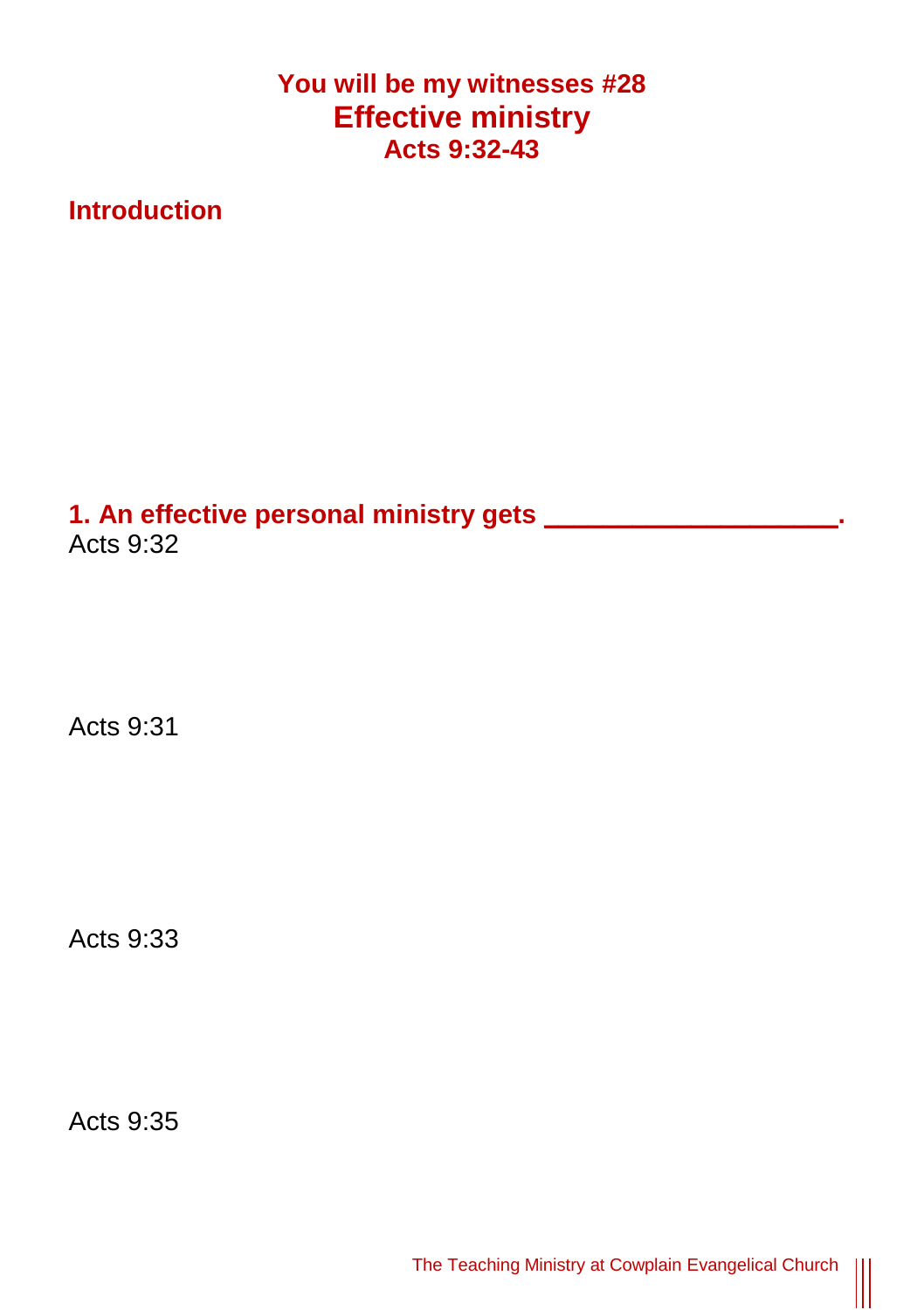## **2. An effective personal ministry exalts \_\_\_\_\_\_\_\_\_\_\_\_\_\_\_\_\_\_\_.**

Acts 9:34

Acts 9:35

# **3. An effective personal ministry marked by\_\_\_\_\_\_\_\_\_\_\_\_\_\_\_.** Acts 9:36

Acts 9:37-38

Acts 9:39